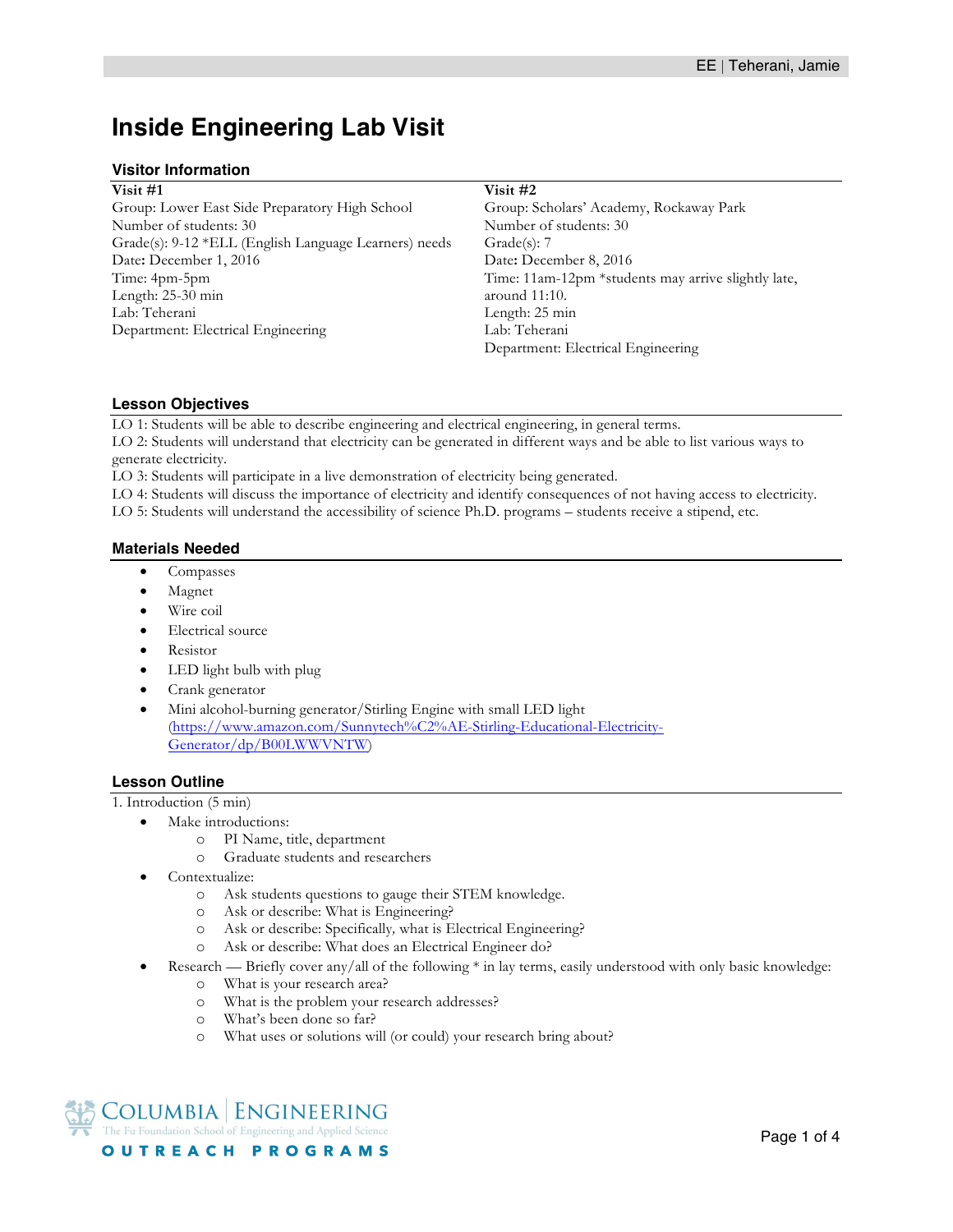2. Lab Demos (10-15 min)

- Highlight fundamental concepts and key equipment
- Asking students to think where electricity comes from, conduct the compass, magnet, and wire electricity demo.
- Do the hand-crank generator demo. If possible, use two light bulbs with different wattages. Encourage students to point out the difference between the two (should take more cranking to make the higher-watt light bulb illuminate). Discuss how electricity is wasted because it is cheap. Encourage a discussion on how electricity used to be a luxury and ask students to discuss how that might affect the outcome of people in poverty.
- Show a mini generator with the alcohol-burning candle. Mention that generators can be powered with wind, gas, water, etc. Talk about the implications of alternative energy sources and why they are important.

3. Conclusion (5 min)

- Discuss social context of electricity how do we take it for granted now? What would it be like to live without it? Do you think people still do that? What do they use?
- Tie this into the real world. How would this affect the children, e.g. not being able to do homework after sunset?
- Emphasize intersectionality (collaboration) of different types of engineering and sciences.
- Emphasize *accessibility* of science Ph.D. programs students will get paid a stipend.

4. General Tips

- Ask the audience a question early on to gauge their STEM knowledge
- Ask questions throughout to encourage engagement
- Ask for questions at the end
- Avoid jargon as much as possible; students will be more likely to participate and ask questions
- Emphasize big-picture ideas
- When praising, praise the thought process, not intelligence (promote a growth mindset). More info on growth mindset: https://www.youtube.com/watch?v=NWv1VdDeoRY

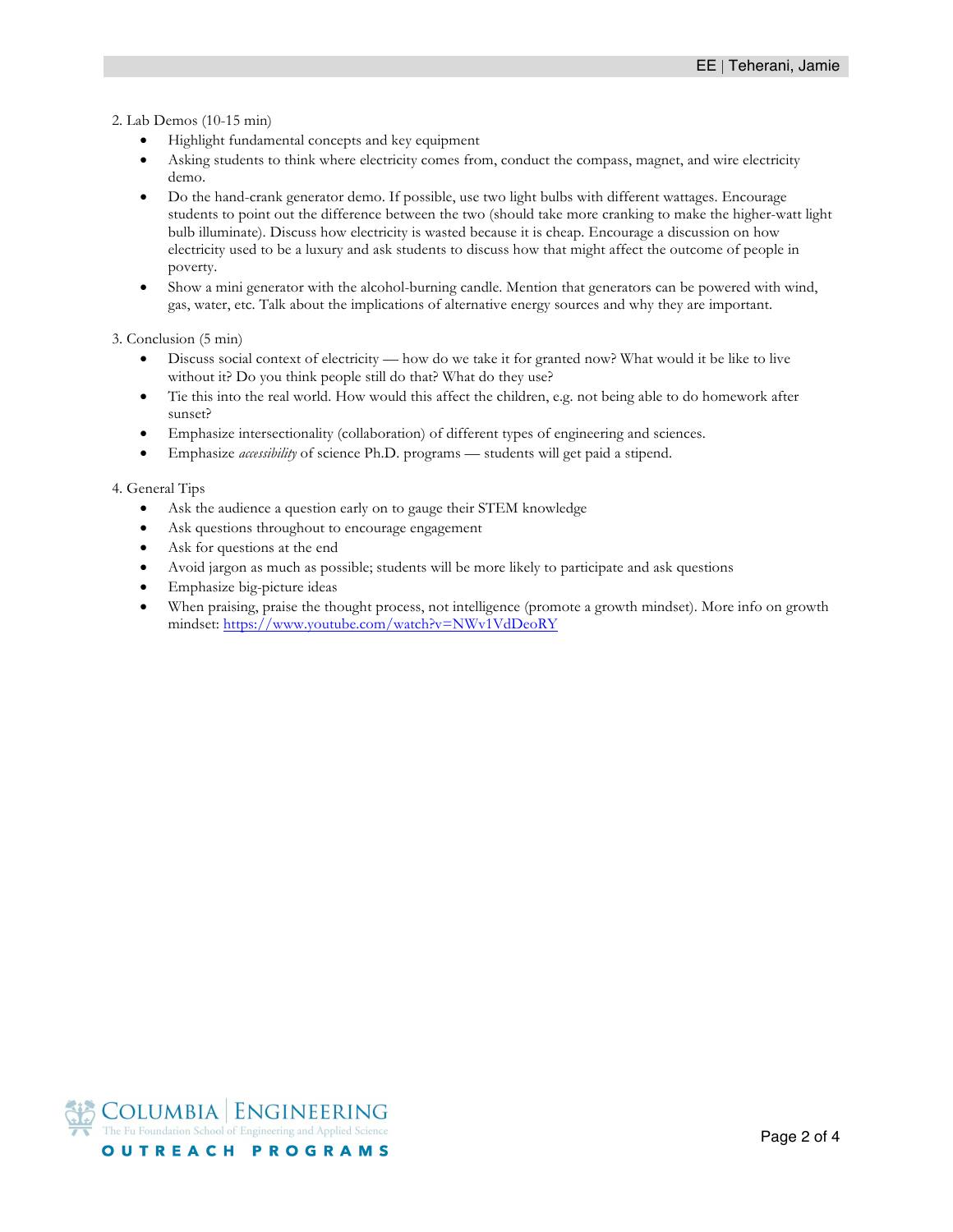## **Lesson Plan (Detailed)**

## **Introduction:**

- 1. Give a general intro to engineering. Ask: What is engineering? Give an answer that students will understand, e.g. *Engineering* is the application of scientific knowledge to solving problems in the real world. Ask students to give examples of engineering and what field it is (if they know), e.g. building bridges is civil engineering.
- 2. Give an intro to electrical engineering. Briefly discuss what your specific field of engineering is about. Give real-life examples of what you do that students could relate to. Sample definition: "In broad terms, *chemical engineers* conceive and design processes to produce, transform and transport materials — beginning with experimentation in the laboratory followed by implementation of the technology in full-scale production" (source: https://cheme.stanford.edu/admissions/undergraduate/what-chemical-engineering). Clarify difference between chemical engineering and chemistry.
- 3. Briefly share what your research is about. Ask students to think about why it is important throughout the demo as you will ask them at the end.

#### **Demos**

- 1. Ask: Where does electricity come from?
- 2. Show a line of compasses. Pass a magnet across them. The needles will point toward the magnet, reflecting the change in magnetic field.
- 3. Use a coil of wire that is un-magnetized and move it over the compasses nothing happens.
- 4. See if you can generate a magnetic field through electricity electrify the wire (including a resistor if necessary), then pass the coil over the compasses. This time they will move
- 5. Ask: But where did the electricity come from? Can electricity come from changing a magnetic field alone?
- 6. Detach the wire from the electrical source. Try dropping the magnet in the coil of wire LED lights will not turn on. But, if you pull it out quickly, the light will flash. This demonstrates that the movement of the magnetic fields creates electricity.
- 7. Next, take out the hand crank generator. Explain that this is basically a similar mechanism that causes the movement of gears past each other that then generates electricity. Have one student volunteer hold the crank.
- 8. Plug in an LED light bulb. Ask the student holding the generator to crank it. The light bulb will turn on.
- 9. Plug in a regular light bulb (with resistor if necessary). Ask the student to crank the generator again. It should take a lot more effort this time to illuminate the bulb. Explain that it is because it is a higher-watt light bulb and therefore requires more electricity to turn on.
- 10. Real-world application: Ask students how much you could get paid to crank the generator for an hour. Some will say a dollar, \$10, \$100, etc. Share how much it is  $-$  10cents for kWh. That means you can do 10 watts for 100 hrs. That costs nothing. Therefore, people just leave their lights on.
- 11. Discuss the implications of energy waste. Ask: what are some consequences of wasting electricity?
- 12. Optional: Briefly discuss history of electricity/light. In 1946, only about half of rural Americans had electricity. Electricity was a luxury – a rich thing. Even in parts of sub-Saharan Africa as of November 2015, only 14% is electrified (https://www.washingtonpost.com/graphics/world/world-without-power/). I.e. 7/10 people in sub-Saharan Africa live without electricity. How do you think it affects their ability to succeed academically? Their ability to rise out of poverty?
- 13. Say: So how do you keep the crank generator moving? We can't hire a person to crank the generator all the time. Could you get a horse? A giant machine to move the crank?
- 14. Now show a mini generator (Stirling engine) with an alcohol-burning candle. It heats up a tube, generating compression and expansion of air and thus causing the gear to move — this then cranks the generator and the small bulb will light up.
- 15. The generator can be powered with wind, gas, water, etc. Talk about the implications of alternative energy sources and why they are important.

#### **Conclusion**

- 1. Discuss the social context of electricity. How do we take it for granted now? Imagine what would it be like to live without it? Do you think people still do that? What do they use? Candles?
- 2. Tie into the real world, and how it affects the kids, e.g. no homework or reading or anything after the sun goes down. Ask: How would it affect your education, technology, etc.? How do you think that would affect someone's ability to be successful if they were poor?